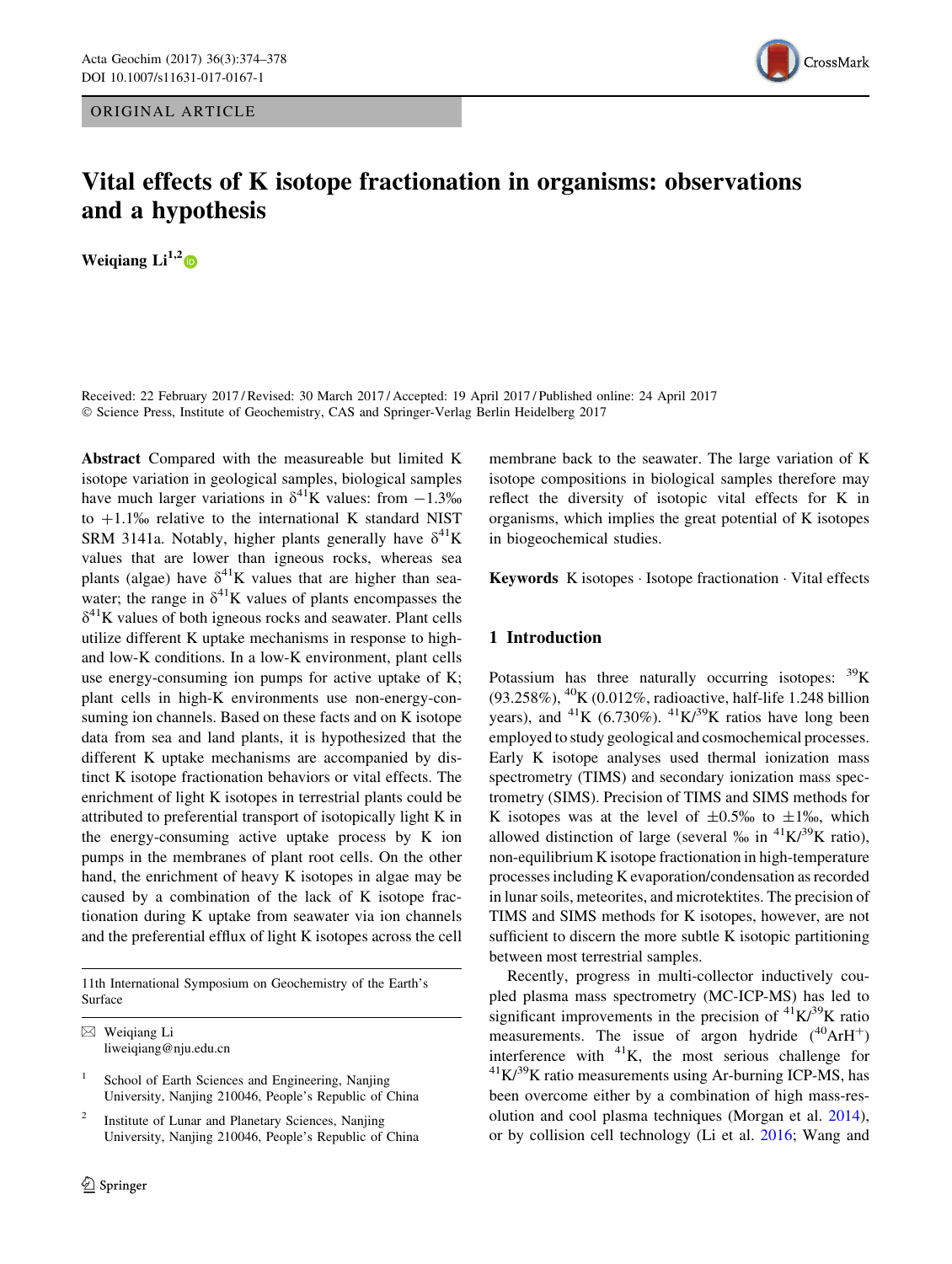Jacobsen [2016](#page-4-0)), achieving external precision of  $\pm 0.2\%$  or better for  ${}^{41}$ K/ ${}^{39}$ K ratio measurements. With the improved precision, the  ${}^{41}K/{}^{39}K$  ratio of modern seawater has been determined to be about 0.6% higher than a variety of igneous rocks (e.g., BHVO, BCR, AVG and GSP; Li et al. [2016;](#page-4-0) Wang and Jacobsen [2016](#page-4-0)).

Besides the fact that K is a major element that is involved in numerous geological processes, it is also a critical nutrient; particularly, it is the most abundant metal cation in plant cells (Sardans and Peñuelas [2015](#page-4-0)). Potassium plays an important role in a plethora of biological processes such as photosynthesis, osmotic pressure balancing, and the famous ''sodium–potassium pump'' that together regulate many aspects of cell physiology (Szczerba et al. [2009\)](#page-4-0). To date, the biogeochemistry of K isotopes has been little explored, although preliminary results imply that very large K isotope fractionation is associated with biological activities of plants (Li et al. [2016\)](#page-4-0). In this study, we report high-precision K isotope data for a wider range of biological samples and propose a hypothesis of vital effects for K isotopes in organisms to account for the large K isotope variations across biological samples.

#### 2 Materials and methods

## 2.1 Samples and preparation

A number of biological samples, including corn seeds, beef, seaweeds (Laminaria japonica, a type of brown algae, and Porphyra, a type of red algae), sea clams, jelly fish, and small-boned fish (Stolephorus), were analyzed for K isotope composition. All these edible goods were purchased in July 2014 from a Chinese supermarket. The corn seeds and beef were fresh domestic products and unprocessed when bought; the rest were pre-washed and -dried sea products from the western Pacific coastal seas. No treatment other than washing and drying was noticed to have been applied to these products.

Sample preparation was undertaken at Nanjing University, where all chemical procedures were performed in a clean room with laminar flow hoods and HEPA filtered air. Deionized  $(18.2 \text{ M}\Omega)$  water, Teflon-coated hot plates, Teflon beakers, and double distilled reagents were used throughout the experiments; other labware was prewashed in 6 M HCl and deionized water before use. Biological samples were contained in quartz crucibles and ashed in a muffle furnace at  $600 \degree$ C before leaching with 0.5 M  $HNO<sub>3</sub>$  and filtration. An aliquot of the dissolved sample, which typically contained 50 to 200  $\mu$ g of K, was dried and dissolved in  $0.5$  mL  $1.5$  M HNO<sub>3</sub> in preparation for chemical purification using ion exchange chromatography.

Separation of K from matrix elements followed a twostage ion exchange protocol described in Li et al. [\(2016](#page-4-0)). This two-stage column procedure balances versatility, quality of separation, robustness, acid consumption, and efficiency for chemical purification of K. Potassium recovery of the method was  $99.4\% \pm 2.1\%$  (2SD,  $n = 54$ ), and the total procedural blank of K was 3 to 8 ng  $(n = 5)$ , which is negligible compared with the  $> 50 \mu$ g mass of K in samples.

## 2.2 Mass spectrometry

 $^{41}$ K/ $^{39}$ K isotope ratio measurements were performed on a Micromass IsoProbe MC-ICP-MS at the University of Wisconsin–Madison, using instrument settings that have been detailed in Li et al. [\(2016](#page-4-0)). The IsoProbe MC-ICP-MS was run with standard 1350 W forward RF power, using high-purity He (flow rate: 10 mL/min) as the collision gas and high-purity  $D_2$  (flow rate: 6 mL/min) as the reaction gas. Argon hydride was nearly quantitatively suppressed via proton transfer and atom transfer reactions with  $D_2$  in the collision cell (Li et al. [2016](#page-4-0)). Potassium solutions were introduced into the plasma using a self-aspirating nebulizer with an uptake rate of  $\sim 0.1$  mL/min. Typical sensitivity for 1 ppm K solution under standard mass resolution ( $\sim$ 400 resolving power) was 7–11 V for <sup>39</sup>K and 0.6–1 V for  ${}^{41}$ K.

A standard-sample-standard bracketing routine was applied for K isotope ratio measurement, with a 1 ppm standard. Sample solutions were diluted to match the concentration of the standard solution better than  $\pm 10\%$ . A 60-s on-peak acid blank was measured prior to each isotopic analysis of K solution, and was subtracted from the analyte signal. Each K isotopic analysis consisted of 40 5-s integrations.

#### 2.3 Data reporting, precision, and accuracy

Potassium isotope compositions are reported using the standard per mil (%) notation of  $\delta^{41}$ K for a  $^{41}$ K/<sup>39</sup>K ratio, where

$$
\delta^{41} K = \left[\left({}^{41}K/{}^{39}K_{sample}\right) / \left({}^{41}K/{}^{39}K_{standard}\right) - 1\right] \times 1000
$$

All K isotope data are reported relative to the international K standard NIST SRM 3141a. The in-house K stock solution (UW-K) has a  $\delta^{41}$ K value of  $-0.12\% \pm 0.03\%$  (2 standard error, or 2SE,  $n = 43$ ) relative to NIST SRM 3141a; seawater has a  $\delta^{41}$ K value of 0.06%  $\pm$  0.10% (2 standard deviation, or 2SD,  $n = 3$ ) (Li et al. [2016\)](#page-4-0).

Internal precision for  ${}^{41}K/{}^{39}K$  ratio measurement was better than  $\pm 0.07\%$  (2SE), with most better than  $\pm 0.04\%$ (2SE). Accuracy of the method was checked by analyzing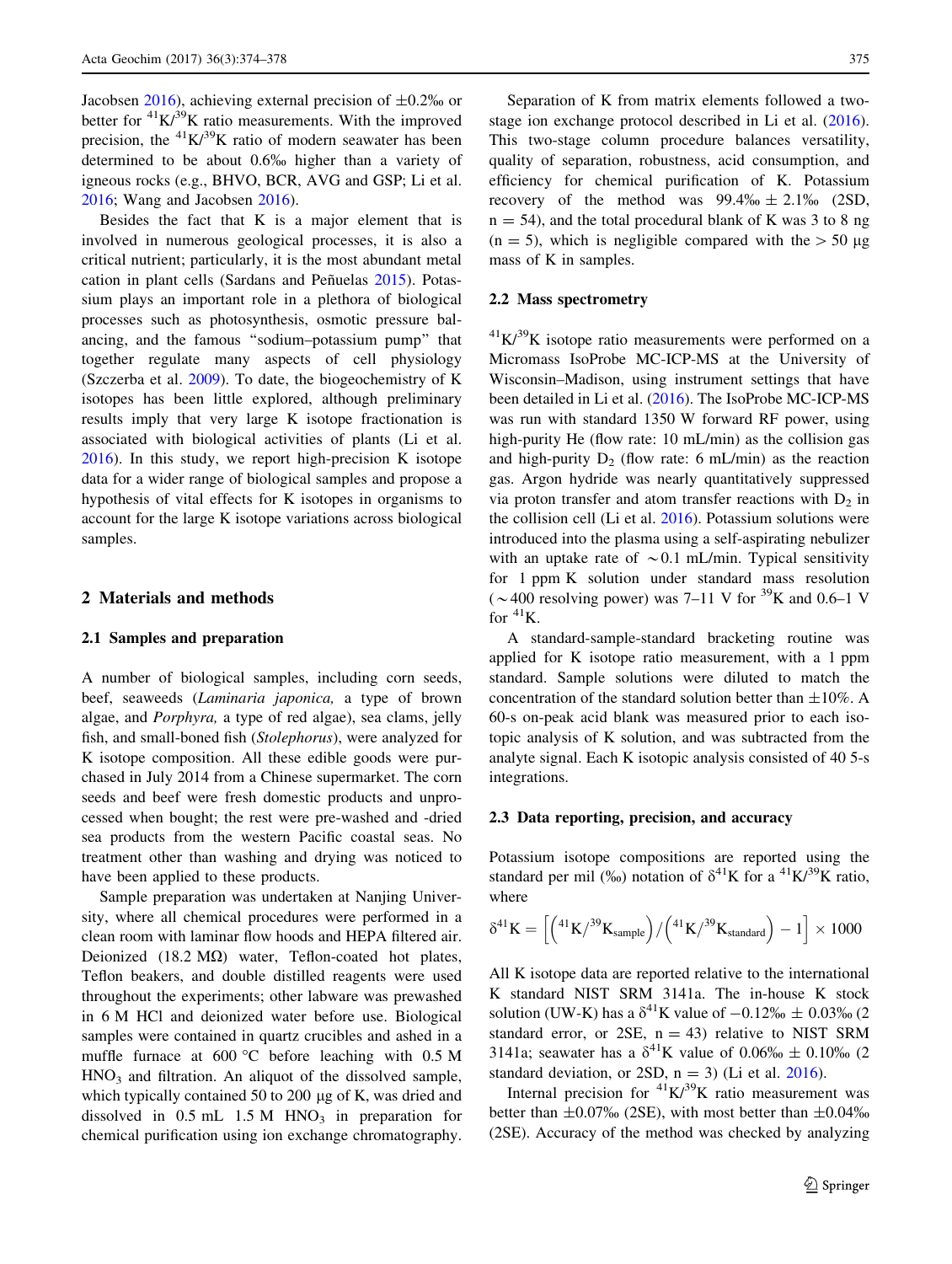<span id="page-2-0"></span>pure NIST 3141a K and synthetic samples that were subjected to the two-stage ion exchange columns. The synthetic samples were made by mixing UW-K solution with matrix elements separated from different natural samples during ion exchange column chemistry. The measured  $\delta^{41}$ K values for the five processed NIST 3141a K samples clustered around  $0\%$  ( $-0.03\%$  ± 0.13\%, 2SD, n = 5), and the measured  $\delta^{41}$ K values for the seven synthetic samples that were doped with UW-K clustered around  $-0.12\%$  ( $-0.10\%$   $\pm$  0.08%, 2 SD, n = 7) (Li et al. [2016\)](#page-4-0). An additional check of accuracy was the consistency of the  $\delta^{41}$ K value difference between seawater and igneous rocks (e.g., BHVO-1 and BHVO-2), which has been reported as 0.58% in Wang and Jacobsen [\(2016](#page-4-0)) and 0.56% in Li et al. [\(2016](#page-4-0)).

# 3 Results

The measured K isotope compositions of the biological samples are tabulated in Table 1 and plotted in Fig. 1. Among the samples analyzed, daisy flower had the lowest  $\delta^{41}$ K value of  $-1.3\%$ , consistent with the previous observation that light K isotopes are preferentially enriched in tissues of higher plants (Li et al. [2016\)](#page-4-0). The two seaweed samples had high  $\delta^{41}$ K values: 0.57% for green algae (Laminaria japonica) and 1.11% for red algae (Porphyra), both significantly higher than that of seawater (0.06%). The  $\delta^{41}$ K value of sea clam was also distinctly higher than seawater (0.97%), but two other sea animals (fish and



Fig. 1 Comparison of K isotope compositions of different biological samples. K isotope compositions of igneous rocks and seawater data are from Li et al. [\(2016\)](#page-4-0) and Wang and Jacobsen [\(2016](#page-4-0))

jellyfish) had  $\delta^{41}$ K values lower than seawater. Corn seeds and beef had  $\delta^{41}$ K values of  $-0.34\%$  and  $-0.19\%$ , respectively, both between the  $\delta^{41}$ K values of igneous rocks and seawater. Overall, biological samples covered a span of 2.4‰ in  $\delta^{41}$ K, representing the greatest K isotope

| Sample                            | $\delta^{41/39}$ K | 2SD  | No. of analysis | Source             |
|-----------------------------------|--------------------|------|-----------------|--------------------|
| Higher plant samples              |                    |      |                 |                    |
| Daisy flower                      | $-1.30$            | 0.03 | $\overline{2}$  | This study         |
| Corn seeds                        | $-0.34$            | 0.06 | 2               | This study         |
| Rice grains                       | $-0.98$            | 0.16 | 2               | Li et al. $(2016)$ |
| Wolfberry fruit (Lycium barbarum) | $-1.12$            | 0.09 | 8               | Li et al. $(2016)$ |
| Tea leaves                        | $-1.26$            | 0.16 | 8               | Li et al. $(2016)$ |
| Chili pepper                      | $-0.90$            | 0.15 | 8               | Li et al. $(2016)$ |
| Sea plant samples                 |                    |      |                 |                    |
| Sea weed (Laminaria japonica)     | 0.57               | 0.05 | 3               | This study         |
| Sea weed ( <i>Porphyra</i> )      | 1.11               | 0.13 | 2               | This study         |
| Sea animal samples                |                    |      |                 |                    |
| Fish                              | $-0.56$            | 0.15 | 2               | This study         |
| Sea clam                          | 0.97               | 0.06 | 2               | This study         |
| Jelly fish                        | $-0.24$            | 0.17 | 3               | This study         |
| Land animal samples               |                    |      |                 |                    |
| Beef                              | $-0.19$            | 0.11 | 2               | This study         |

Table 1 K isotope data of biological samples in  $\delta^{41/39}$ K relative to NIST SRM 3141a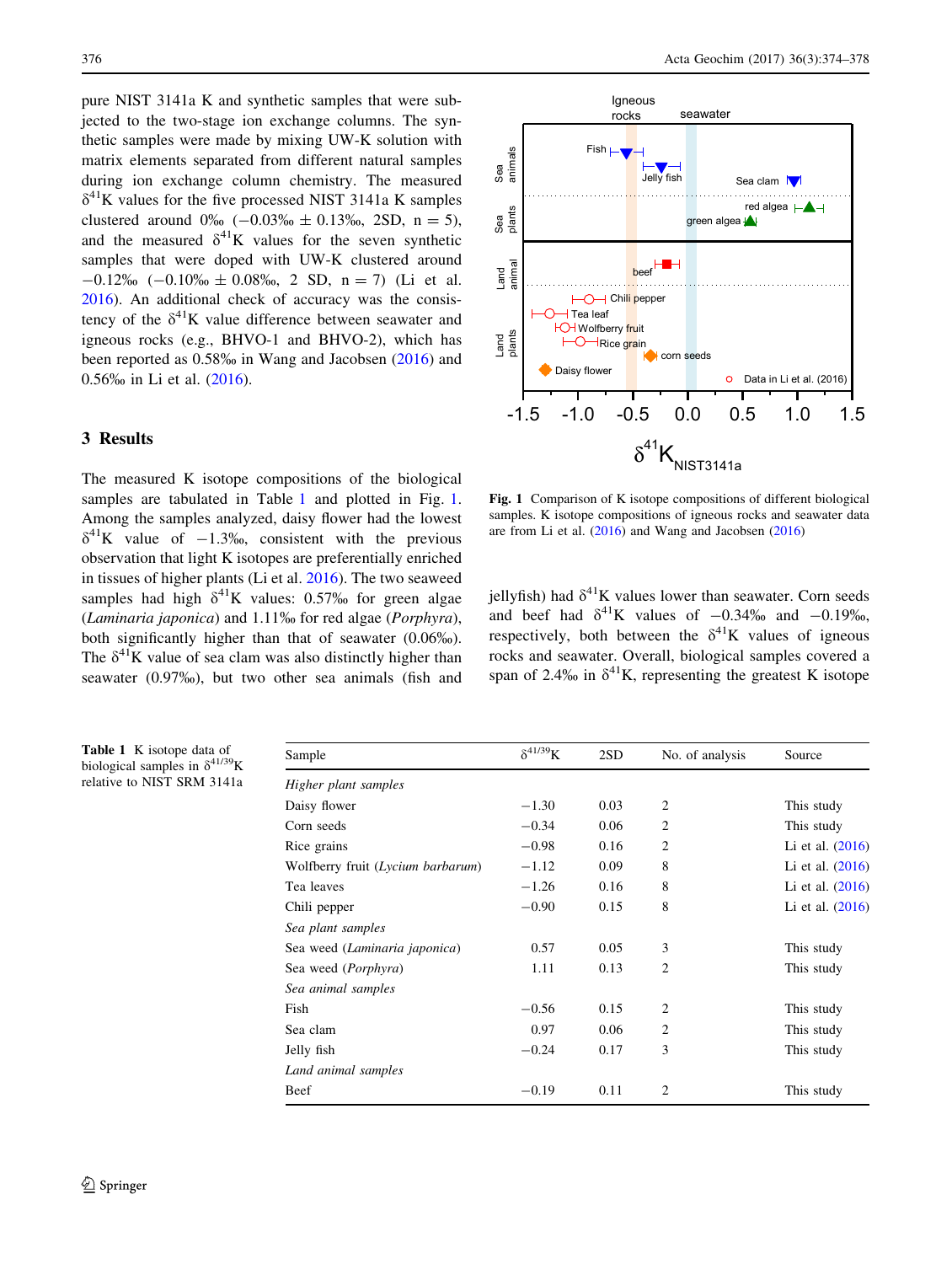variation that has been observed in natural samples on Earth.

#### 4 Discussions

# 4.1 K isotope fractionation during K uptake by plants

Potassium is an important vital element, and K is significantly enriched in the biomass of both terrestrial and sea plants relative to the environment (Sardans and Peñuelas [2015\)](#page-4-0). Terrestrial plants have developed sophisticated mechanisms of K uptake and redistribution involving several families of membrane proteins (Szczerba et al. [2009](#page-4-0)). A number of proteins on cell walls have been indentified to actively or passively uptake  $K^+$ into cells across their membrane. The active K-uptake process is energy consuming, involving an ATP-powered molecular mechanism (pump), which is turned on in lowconcentration environments  $( $40$  ppm K) (Britto and$ Kronzucker [2008;](#page-4-0) Szczerba et al. [2009\)](#page-4-0). Terrestrial plants rely on root cells to uptake K from soils and weathered rocks. Because K is a mobile element, K deficiency is likely and the active K-uptake mechanism is needed. As this process is energy consuming, it is hypothesized here that the K transporters preferentially uptake light K isotopes to reduce the energy cost of active K pumping. Therefore, the higher plants have  $\delta^{41}$ K values lower than that of igneous rock. This is consistent with the observation that five out of six plants measured had  $\delta^{41}$ K values distinctly lower than those of igneous rocks (Fig. [1;](#page-2-0) Table [1\)](#page-2-0).

Biochemistry studies have also revealed that in a high-K environment  $(>= 40$  ppm K), passive K uptake is used by cells, and this process is considered to be facilitated by ion channels that are not energy consuming (Szczerba et al. [2009](#page-4-0)). Complementary to the prior hypothesis about preferential uptake of light K isotopes through an energyconsuming mechanism, it is hypothesized that no preferential uptake of light or heavy K isotopes occurs when a cell utilizes the non-energy-consuming ion channel mechanism. It should be noted that the measured  $\delta^{41}$ K value for corn seeds was not only higher than other plants, but also higher than igneous rocks (Fig. [1](#page-2-0); Table [1](#page-2-0)). This may reflect that the corn was grown in different conditions in terms of K availability and K source. In well-fertilized farm soils, the root cell of the corn may be in contact with high-K aqueous solutions (e.g.,  $>40$  ppm), and the K isotope composition of the K in soil solutions may be controlled by the fertilizer. Potassium-rich marine evaporites are the most common K source for fertilizers, and KCl in evaporites has a K isotope composition that is similar to seawater (Wang and Jacobsen [2016\)](#page-4-0). Therefore, the corn may have grown in an environment where there was abundant K with  $\delta^{41}$ K similar to seawater. In this case, the corn sample may have had a K isotope composition that was not fractionated relative to the abundant K available to root cells, under the vital effect hypothesis for K isotopes under high- and low-K concentrations.

## 4.2 K isotope fractionation during K efflux from cells

Seawater has a K concentration of 399 ppm, and according to the hypothesis proposed above, algae likely utilizes a non-energy-consuming passive uptake mechanism for K, which does not result in K isotope fractionation. However, the  $\delta^{41}$ K values of the two algae samples were significantly higher than that of seawater (Fig. [1](#page-2-0); Table [1\)](#page-2-0). This can be explained by preferential removal of light K isotopes from the algae cells. It has been suggested that efflux of K across membrane may occur via diffusion, or transport via ion channels (Gaymard et al. [1998](#page-4-0)) and cation-proton exchangers (Pardo et al. [2006](#page-4-0)). It is possible that light K isotopes are preferentially transported out of cell membranes, either by faster diffusion of light K isotopes or by favorable selectivity for light K isotopes by related transporters or exchangers on cell membranes. Both processes would result in enrichment of heavy K isotopes in the cell.

## 4.3 K isotope fractionation related to metabolism in animals

Like plants, samples of animal bodies showed large K isotope variability (Fig. [1](#page-2-0); Table [1\)](#page-2-0). In contrast with the plant samples, however, the (albeit very limited) data from the animal samples do not show any apparent pattern. The sea clam sample had a  $\delta^{41}$ K value higher than seawater, indicating that the cells in sea clam retain heavy K isotopes within their membranes. However, fish and jellyfish had significantly lower  $\delta^{41}$ K values than the seawater. Potassium is a critical element for osmoregulation and it is interesting to explore whether such a process has a K isotopic response. Among the three sea animals, fish should have developed the most sophisticated mechanism for an internal osmotic pressure balancing mechanism, whereas the osmotic pressure balancing mechanism for jellyfish may be the least sophisticated (Willmer et al. [2005\)](#page-4-0). A correlation seems to be lacking between the sophistication level of osmoregulation and K isotope composition in the three marine animals that were investigated. Since trophic level has been proposed to affect the metal stable isotope composition in animals (Clementz et al. [2003](#page-4-0)), it would be